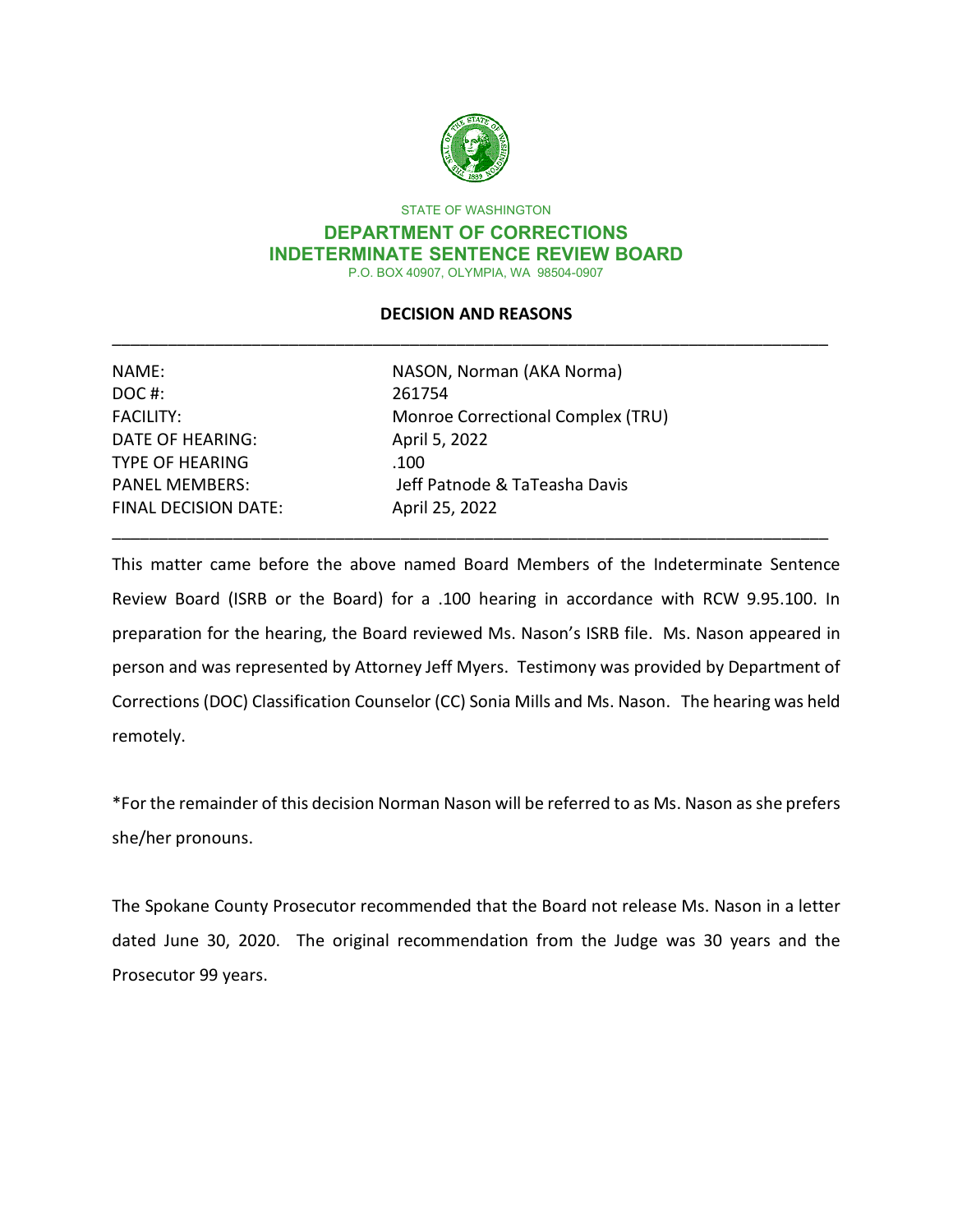## **LAST BOARD DECISION:**

At the August 5, 2020, .100 hearing, the Board found Ms. Nason not parolable and added 30 months to her minimum term. The Board indicated that Ms. Nason should remain infraction free, participate in any available programming, seek community support, and consider libido reducing medication through doctors in DOC if sexual thoughts of children continue.

## **CURRENT BOARD DECISION:**

Based on the requirements of RCW 9.95.009(3) and RCW 9.95.100 and the totality of evidence and information considered by the Board, the Board finds that Ms. Nason is conditionally parolable and adds 36 months to her minimum term for a Mutual Reentry Plan (MRP).

## **NEXT ACTION:**

Schedule a .100 hearing 120 days prior to her PERD.

## **REASONS FOR DECISION:**

**This was a deferred decision following a full Board discussion, using a structured decisionmaking framework that takes into consideration; the statistical estimate of risk, criminal history, parole history, ability to control behavior, responsivity to programming, demonstrated offender change, release planning, discordant information, and other case specific factors. Based on the requirements of RCW 9.95.100, the Board finds Ms. Nason is conditionally parolable for the following reasons:** 

- **Ms. Nason has completed the Sex Offender Treatment and Assessment Program (SOTAP) and is reportedly using her interventions to manage her offense related arousal.**
- **Ms. Nason appears to have made additional progress since the last Board hearing and the recent psychological evaluations indicate she still poses a risk but may be ready to transition to the community.** 
	- $\circ$  In the most recent psychological evaluation by Ph. D Robtoy, dated November 21, 2021, she opines "It does however appear that Ms. Nason has gained as much from available programming, including SOTAP, as she can and is doing everything in her control to practice what she has learned. It seems likely she would continue to report her thoughts and feelings to her CCO as she does her CC. However, it is also possible that the stress of release and unstructured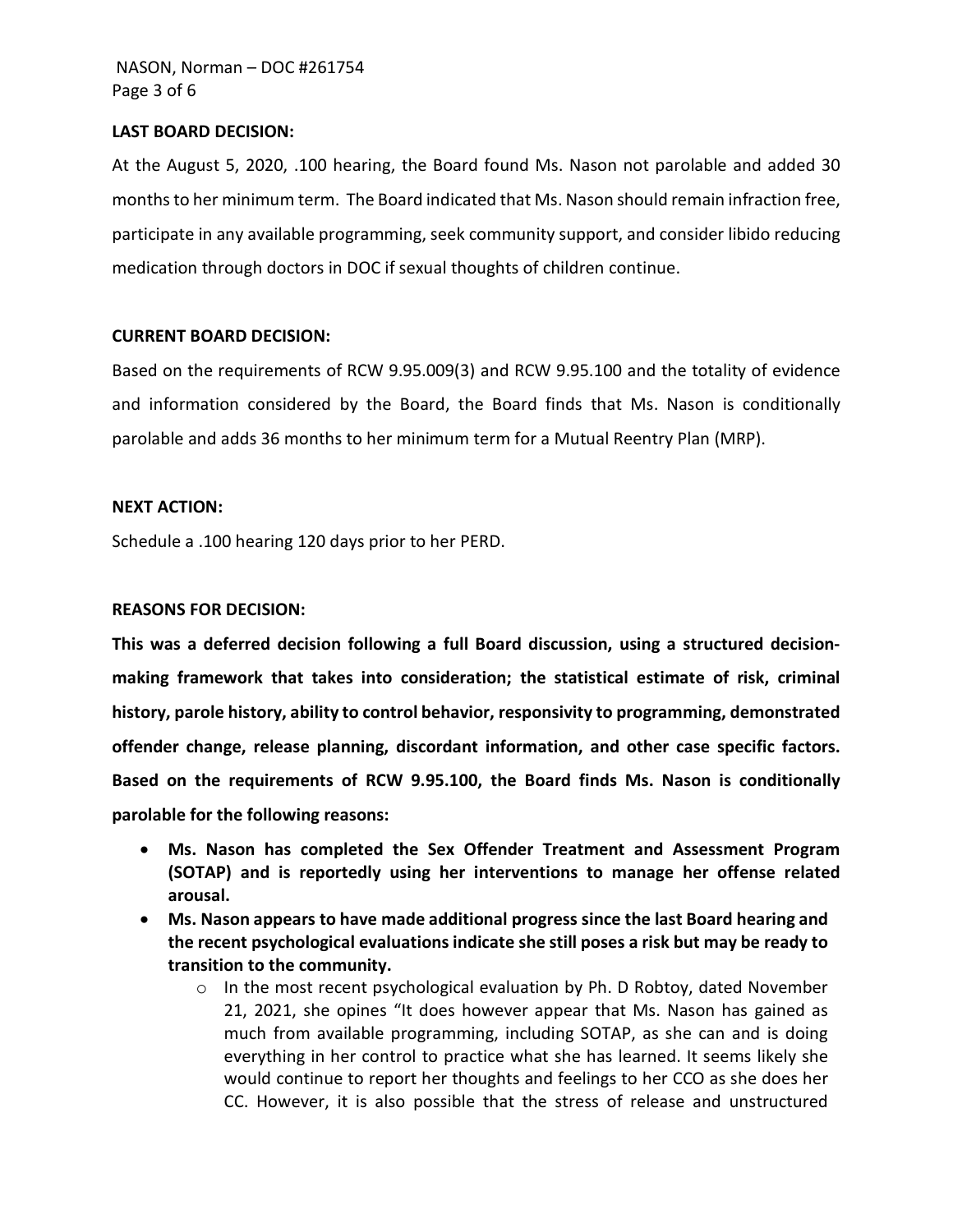environment might destabilize her progress".

• **Ms. Nason recently participated in a Forensic Psychological Evaluation (last was completed in 2012) date February 26, 2022, in which M.D., M.H.P., M.B.A. Brian Holoyda, Forensic Psychiatrist indicated MS. Nason does not meet RCW 71.09 criteria, expressing the following.**

'It is also my opinion that Mr. Nason's diagnosis of pedophilic disorder meets the statutory definition of mental abnormality per R.C.W. 71.09.020. Despite this, Mr. Nason' s sexual violence risk assessment indicates that his risk of sexual reoffending is similar to the average sexual offender. In addition, it is my opinion that he does not have serious difficulty controlling his sexually violent behavior.'

## **RECOMMENDATIONS:**

**Ms. Nason should continue to remain infraction free, and participate in available reentry and or step-down programming (possibly camp at MCC-MSU) and/or settings in DOC.**

## **JURISDICTION:**

Norman Nason is under the jurisdiction of the Board on a May 9, 1985 conviction in Spokane County Cause #79-1-00249-7 for Statutory Rape in the First Degree. The time start is May 9, 1985. The minimum term was set at 242 months aggravated up from a Sentencing Reform Act (SRA) range of 41 to 54 months. The maximum term is Life. Ms. Nason has served approximately 443 months in prison and 0 days of jail time.

It should be noted that when Ms. Nason was sentenced under Spokane County Cause #79-1- 00249-7, she was also sentenced under Spokane County Cause #26679 Indecent Liberties and Spokane County Cause # 26680- Indecent Liberties. The Court ordered that the confinement time under all three cause numbers be served concurrently. The Indecent Liberties charges each had a ten year maximum term and expired in 1989.

## **OFFENSE DESCRIPTION:**

On February 14, 1979, the two male victims, ages 5 and 7, were walking to school when they were approached by Ms. Nason (age 20). She asked the boys if they wanted a "check-up" and proceeded to take them into an alley behind a garage where she sexually assaulted the victims.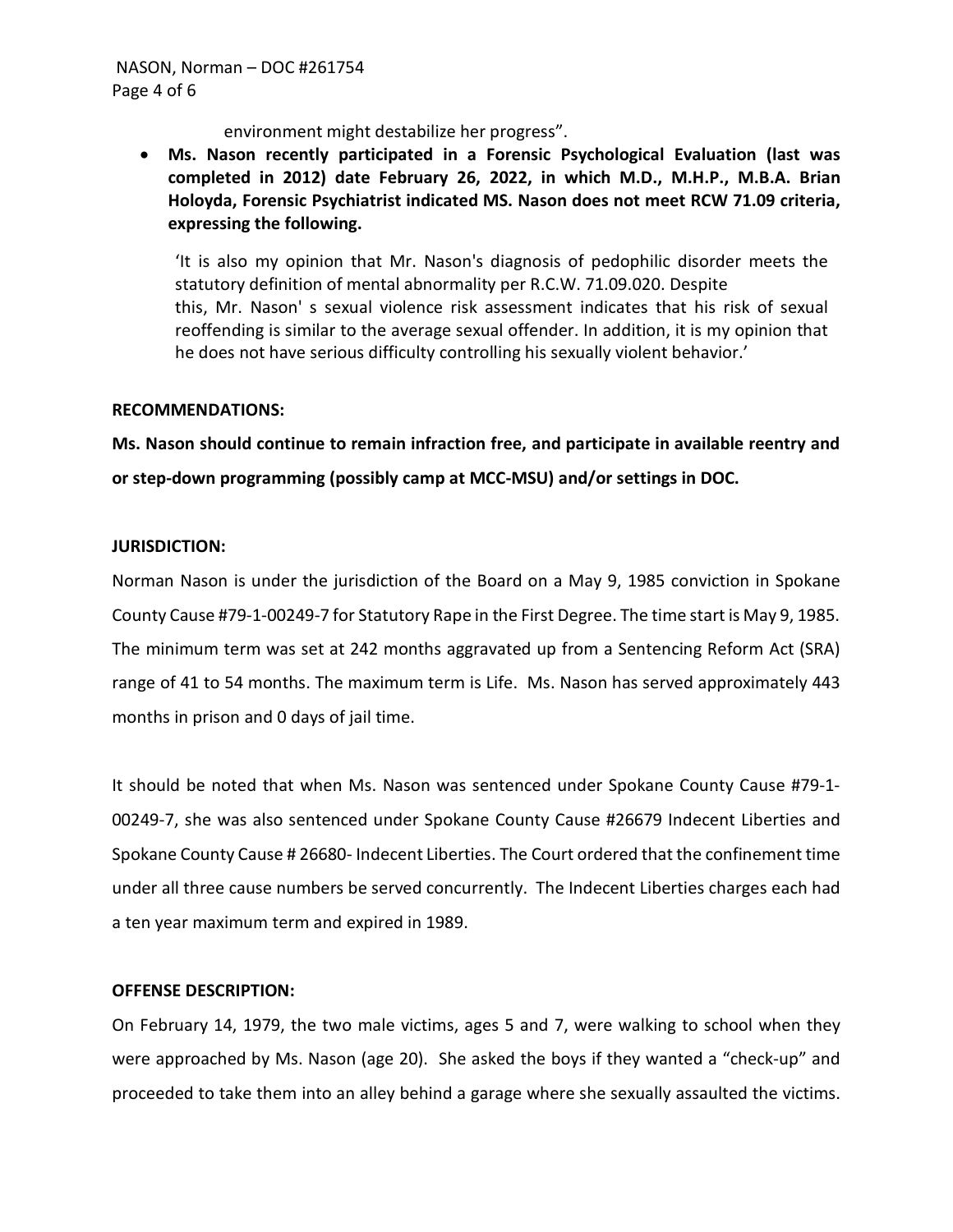## NASON, Norman – DOC #261754 Page 5 of 6

Ms. Nason was identified as a suspect, and when questioned by police admitted to sexually assaulting the boys.

## **PRIOR CRIMINAL/RISK RELATED CONDUCT:**

Regarding cause #26679, Ms. Nason (at age 19) approached a 7-year-old boy on his way to school and coaxed him into accompanying Ms. Nason to a local business. Once at the business Ms. Nason took the boy into the restroom and sexually assaulted him. The boy was one hour late to school and was questioned by school authorities. However, he denied that any molestation had occurred. The victim disclosed the abuse to his family a few months later.

With regard to cause #26680, Ms. Nason (at age 18) approached an unknown 7 year old boy and asked him if he wanted to earn some money. When the boy replied "No," Ms. Nason took the boy by the arm and led him down some nearby stairs where she sexually assaulted the victim. The incident was witnessed by the victim's sister, who reported it to their parents.

It appears that Ms. Nason was originally sentenced to the sex offender treatment program at Eastern State Hospital on the Indecent Liberties charges. However, she was unsuccessful with that program and was later remanded to DOC custody.

Ms. Nason reported being sexually abused beginning at the age of five and continuing through her childhood years at various foster homes. Later, while at a boy's home, she began sexually assaulting and coercing younger males for sex, and also having consensual sex with males her age and younger. It was noted that her sex with younger boys hit its' peak between her ages 17 and 20. Ms. Nason acknowledged over 300 incidents with younger boys/men and at least 75 victims prior to her incarceration at age 20. Most victims were between the ages of 5 and 14, and most incidents were never reported. She estimated that over 50 of the victims were neighborhood children that she offended while living with an uncle in Spokane, and that she used coercion, threats, and grooming techniques to facilitate her offending. In addition, she continued to engage in sexual behavior with other inmates/patients while confined at Eastern State Hospital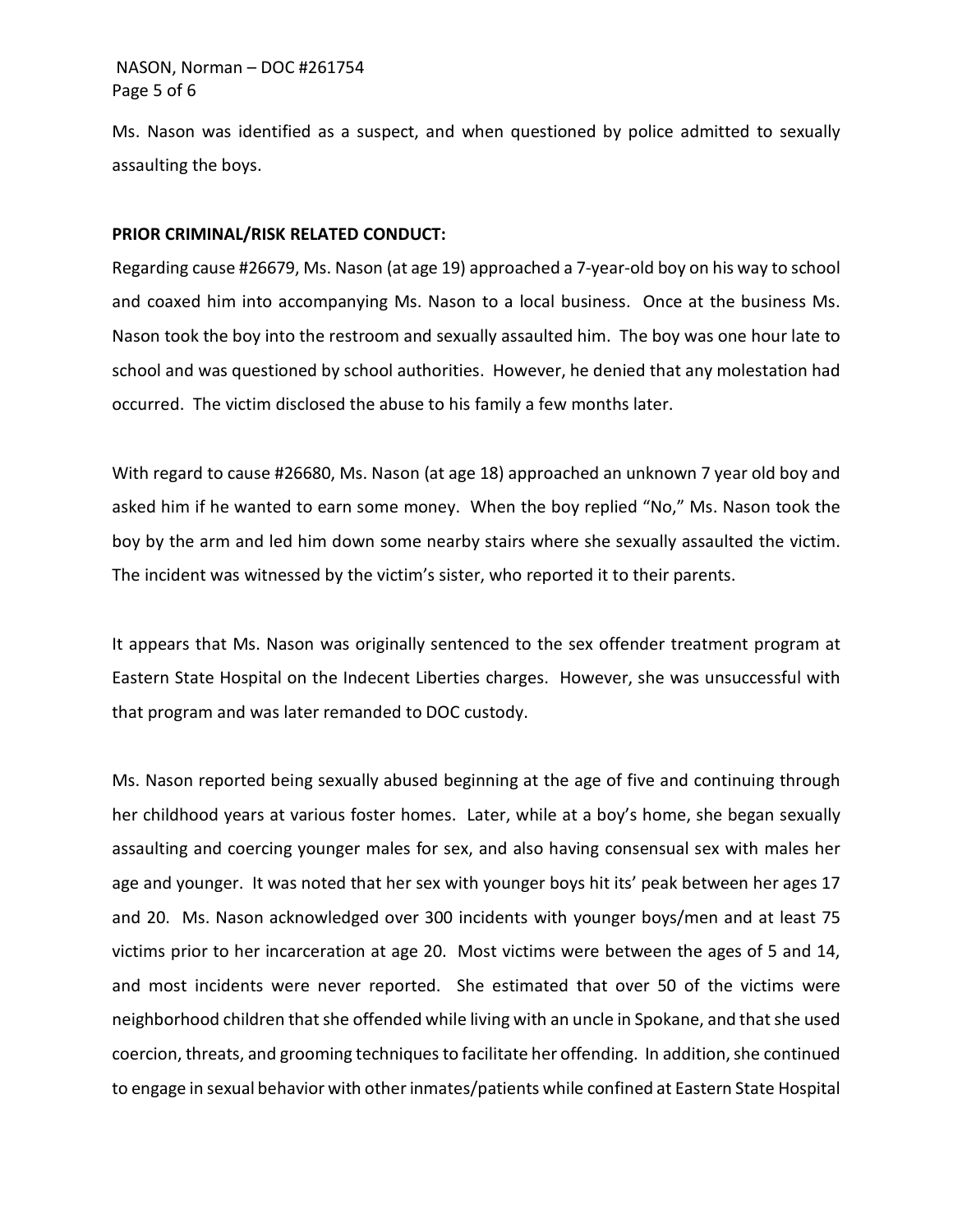# NASON, Norman – DOC #261754 Page 6 of 6

and DOC. However, she has received no infractions for sexual misconduct or any other type of infraction since 2002.

## **PROGRESS/BEHAVIOR:**

CC Sonia Mills testified that Ms. Nason continues to do well and is not a management issue in any way (last serious infraction was in 2002). She indicated Ms. Nason has had limited access to programming and work due to Covid restrictions, and she is always respectful in their interactions. She further indicated Ms. Nason has recently separated from her prior religious affiliation as it was not supportive of her chosen lifestyle. CC Mills indicated Ms. Nason does have community support from a longtime friend in the Seattle area and she is looking to access transitional housing in Snohomish County if she is back in the community.

Ms. Nason took responsibility for her sex offending history and expressed a desire to remain offense free. She could list her high-risk areas and discussed basic interventions. She indicated she believes she is ready to transition to the community and has the skills she will need to manage her life in a prosocial way.

Attorney Jeff Meyers requested the Board find Ms. Nason parolable and cited her successful participation in SOTAP and associated skills she has learned, a recent FPE which indicates she is does not meet RCW 71.09 criteria, and Ms. Nason has access substantial community support for similarly situated individuals in the King or Snohomish County areas.

• **Ms. Nason is an ESRCC recommended level Three for community notification.**

JP:ts

April 5, 2022

cc: TRU Attorney File